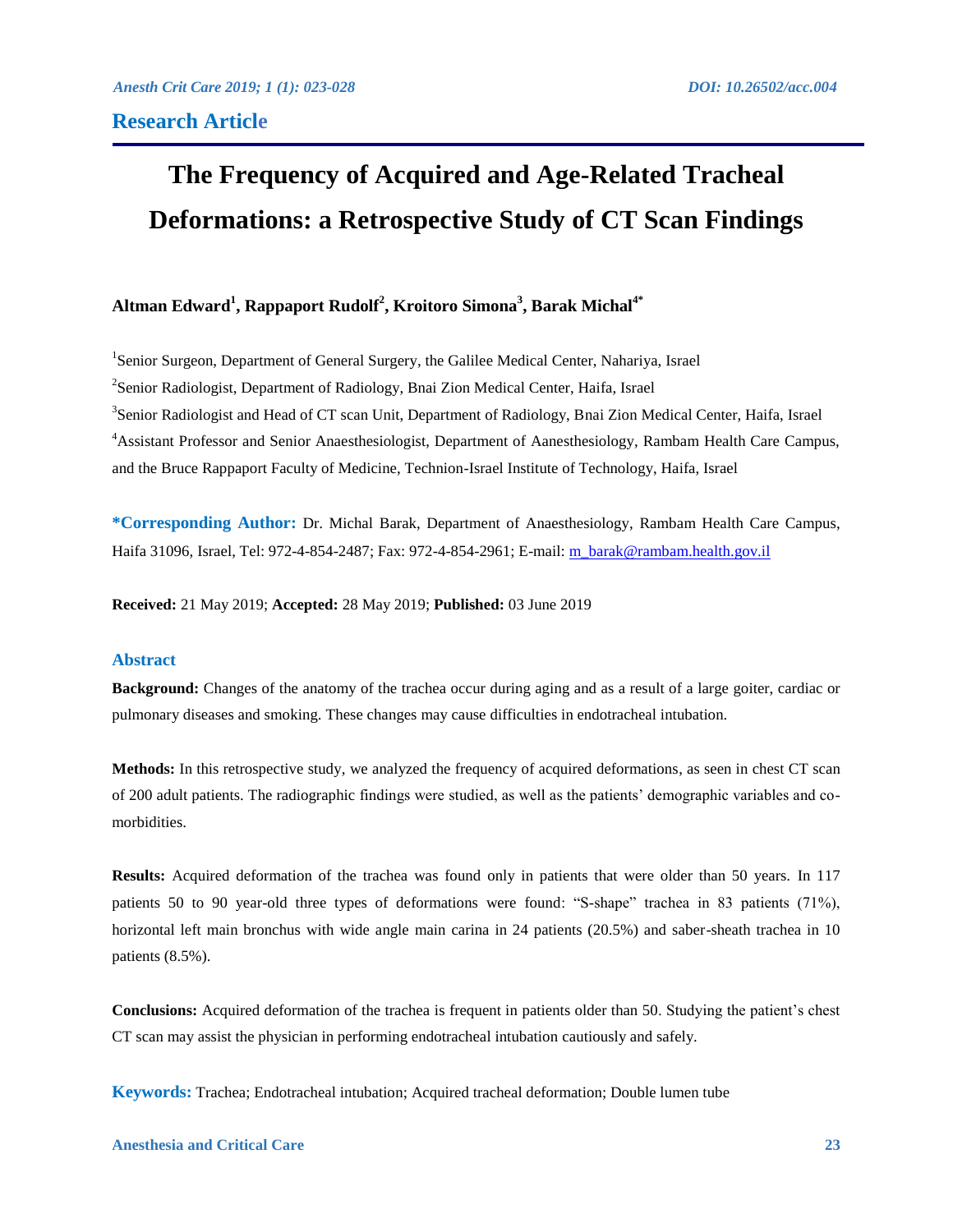### **1. Introduction**

The anatomy of the trachea may be anomalous due to congenital, physiologic or pathologic reasons [1-3]. The diseases affecting the trachea can be categorized into focal or diffuse diseases. Tracheobronchial strictures, such as post-intubation stenosis and tracheobronchial neoplasms are regarded as focal diseases, whereas tracheobronchomegaly, tracheomalacia, are examples of diffuse diseases. Cardiac and pulmonary diseases may cause changes in tracheal anatomy, as well as goiter, smoking and aging [1, 3]. In addition to anatomical changes, there are dynamic changes of the tracheal following anesthesia and relaxation [4]. Tracheal anatomy has great importance in procedures as tracheal intubation and ventilation [5, 6]. Casual, thoughtless intubation of anomalous trachea may result in tracheal tear and mortality, especially when introducing large devices as the double-lumen endotracheal tube [7, 8].

Computed tomography (CT) is the best non-invasive method for evaluation of tracheal lesions [9, 10]. In this study, we retrospectively analyzed chest CT scan of adult patients, in order to find the frequency of acquired tracheal anomalies in our population and its correlation with demographic variables and co-morbidities.

#### **2. Patients and Methods**

This study was conducted in Bnai-Zion Hospital, Haifa, after acquiring the institution's Ethic Committee approval. It is a retrospective study of 200 adult patients, aged 40-90 years, who underwent chest CT scan in our hospital. Data that was analyzed: patient's age, gender, main disease, co-morbidity, smoking, geometric parameters of trachea and its main bifurcation and bronchi and other pulmonary findings.

#### **2.1 Statistical analysis**

Comparison of quantity characteristics between possible reasons for deformation were performed by Anova, Kruskal Wallis test, independent sample t-test, Wilcoxon rank sum test. The decision of choosing among those tests were done according to the number of the groups which was compared, group size and shape of the data distribution. For qualitative data correlation, Chi square test or Fisher's exact test were used. The choice between those tests was done according to pre-assumptions of these tests. P value less 5% was considered significant.

#### **3. Results**

Two hundred patients were included in this study, 105 female and 95 male patients. Among 83 patients 40-49 year old no tracheal deformation was detected. This group was not included in the data analysis. In 117 patients 50 to 90 year-old three types of tracheal and main bronchi deformations were found: "S-shape" trachea in 83 patients (71%) (Figure 1), horizontal left main bronchus with wide angle main carina in 24 patients (20.5%) (Figure 2) and sabersheath trachea in 10 patients (8.5%) (Figure 3).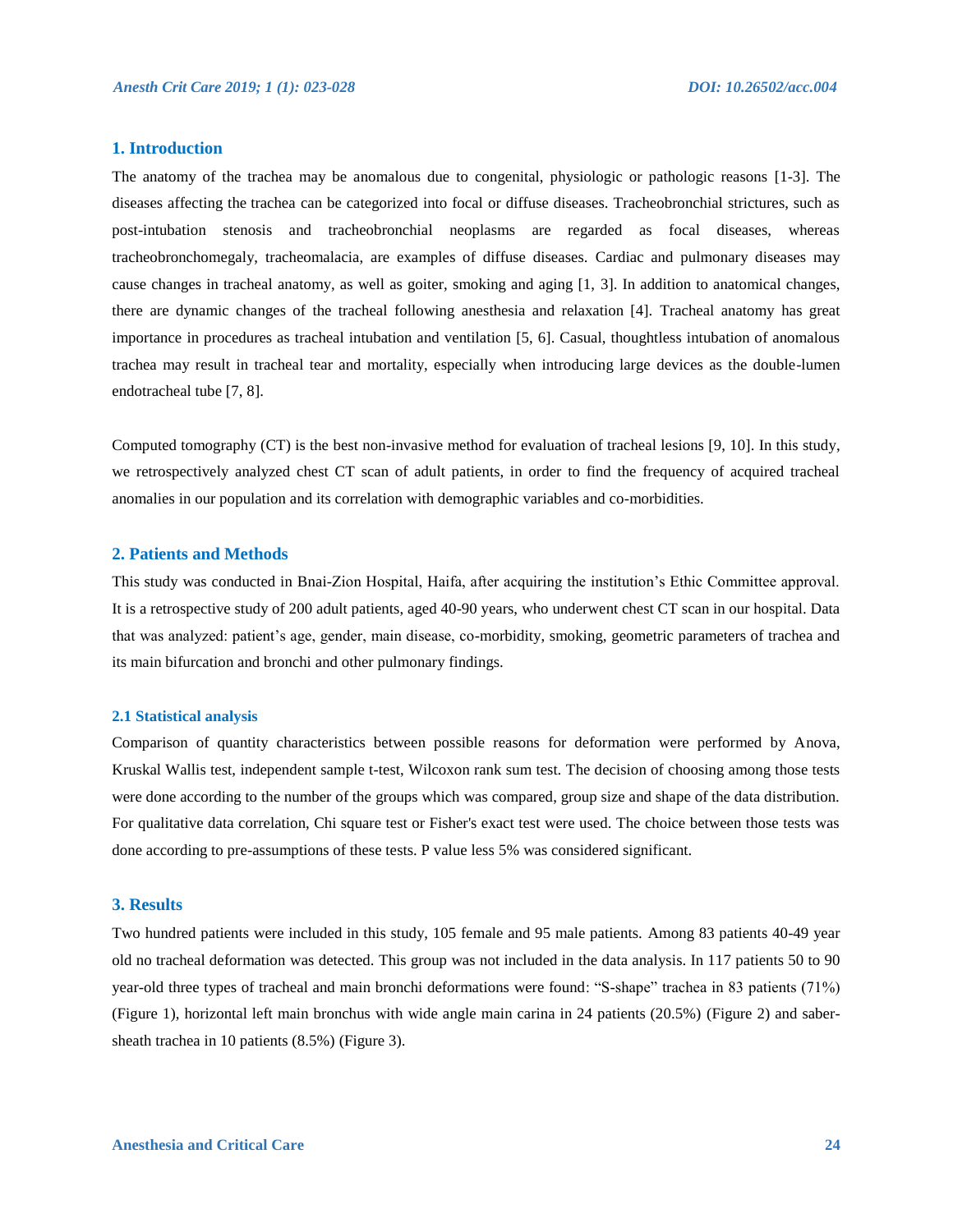## *Anesth Crit Care 2019; 1 (1): 023-028 DOI: 10.26502/acc.004*



Figure 1: Chest x-ray of a patient with S-shape trachea (blue arrow shows the trachea).



**Figure 2:** Chest CT scan of horizontal left main bronchus with wide angle main carina (blue arrow at the carina

angle).



**Figure 3:** Chest CT scan of a saber sheath trachea (blue arrow shows the trachea).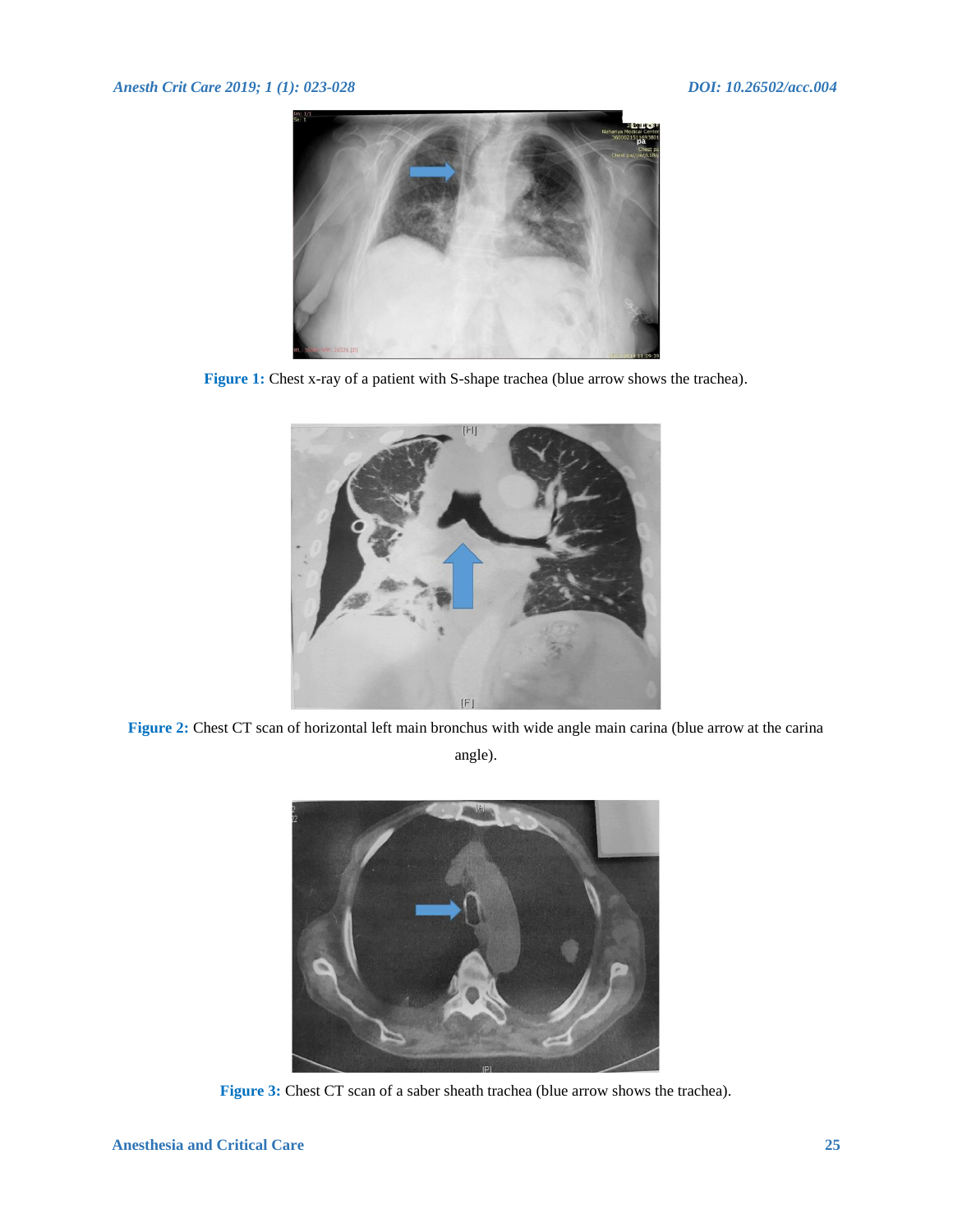Saber sheath trachea was detected in male patients only, while S-shape trachea was predominantly female (Figure 4).



**Figure 4:** The distribution of acquired tracheal deformity between male and female patients.

No significant correlation was found between the patient's age and deformity  $(p=0.92)$ . Regarding co-morbidities: all the patients with saber sheath trachea had COPD, 54 of the patients with S-shape trachea (74%) had cardiovascular disease. Horizontal left main bronchus with wide angle main carina was not correlated to comorbidities.

### **4. Discussion**

The main result of this study was the finding of frequent acquired tracheal malformation in patients 50 year old and older. While S-shape trachea and wide main carina are detectable on standard chest x-ray exam, the saber sheath malformation is not, and chest CT scan is required for its diagnosis. The patients with saber sheath trachea were found to have COPD, while S-shape trachea was found in patients with cardio-vascular disease. Acknowledging the possibility of tracheal anomaly is significant if tracheal intubation is planned, especially in case the endotracheal tube is massive and long as the double-lumen tube.

The procedure of endotracheal intubation is extremely frequent. However, it may carry the risk of tracheal trauma, such as tear or rupture [11-13]. Post-intubation tracheal injury is a potentially fatal complication. Several factors may increase the risk for complication: repetitive attempts of intubation, emergency situations, intubation of a neonate, patient with a tracheal pathology, or when using large endotracheal tubes, as the double lumen tube [7, 8, 12-14]. The double-lumen tube is to be placed in the left main bronchus, thus the intubator has to rotate the tube to the left [15, 16]. In case of S-shape trachea, where the trachea curve is to the right, a rotation to the left may tear it. By being familiar with the tracheal anatomy, the injury may be prevented.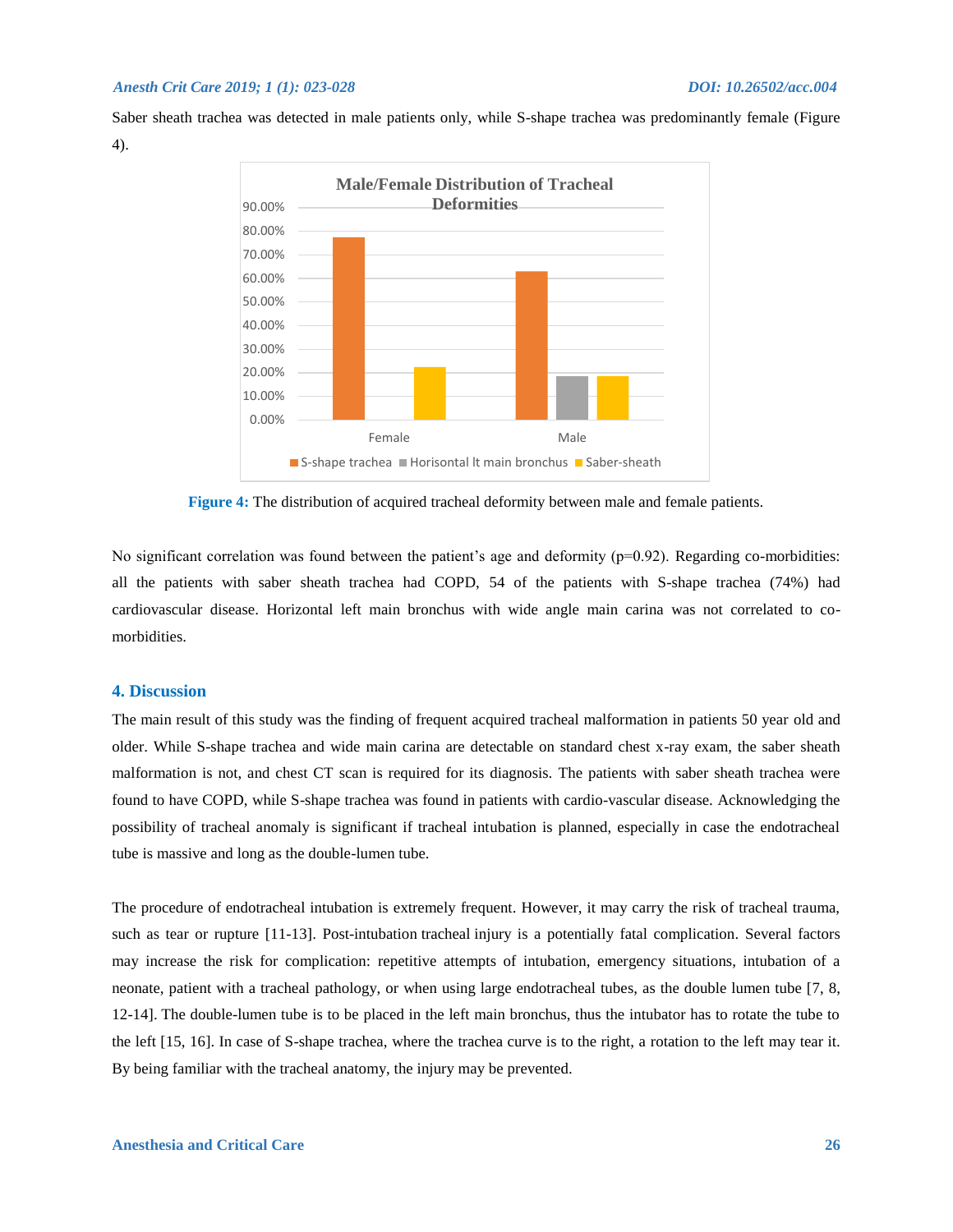#### *Anesth Crit Care 2019; 1 (1): 023-028 DOI: 10.26502/acc.004*

An important weakness of this study relies on its design as a retrospective study. Indeed, a prospective study may have a more robust result. Another problem was the study population that was younger than 50 years, where no tracheal deformity was found and was not included in the data analysis. However, this finding teaches us that patients younger than 50 are at lower risk for acquired tracheal deformity and intubation may be with reduced risk of complications. In the group of patients 50 year old and more, no significant correlation was found between patient's age and deformity. This finding may be different in a larger group of patients.

#### **5. Conclusions**

Patient 50 year-old or older may have a required tracheal deformity. In patients with a non-linear trachea, intubation carries a risk of injuring the trachea. When planning to intubate such a patient, it is advised to become familiar with the tracheal anatomy, for a safe and cautious endotracheal intubation.

#### **Acknowledgments**

None

#### **Funding**

This research did not receive any specific grant from funding agencies in the public, commercial, or not-for-profit sectors.

### **Ethics Approval and Consent to Participate**

The study was approved by the institutional local Ethic Committee.

#### **Competing Interest**

The authors declare that they have no competing interests.

### **References**

- 1. Lawrence DA, Branson B, Oliva I, et al. The wonderful world of the windpipe: a review of central airway anatomy and pathology. Can Assoc Radiol J 66 (2015): 30-43.
- 2. Tsao TC, Shieh WB. Intrathoracic tracheal dimensions and shape changes in chronic obstructive pulmonary disease. J Formos Med Assoc 93 (1994): 30-34.
- 3. Nygaard M, Hilberg O, Rasmussen F, et al. Tracheal collapsibility in adults is dynamic over time. Respir Med 146 (2019): 124-128.
- 4. Herway ST, Benumof JL. The tracheal accordion and the position of the endotracheal tube. Anaesth Intensive Care 45 (2017): 177-188.
- 5. Garstang JS, Bailey DM. General anaesthesia in a patient with undiagnosed "saber-sheath" trachea. Anaesth Intensive Care 29 (2001): 417-420.